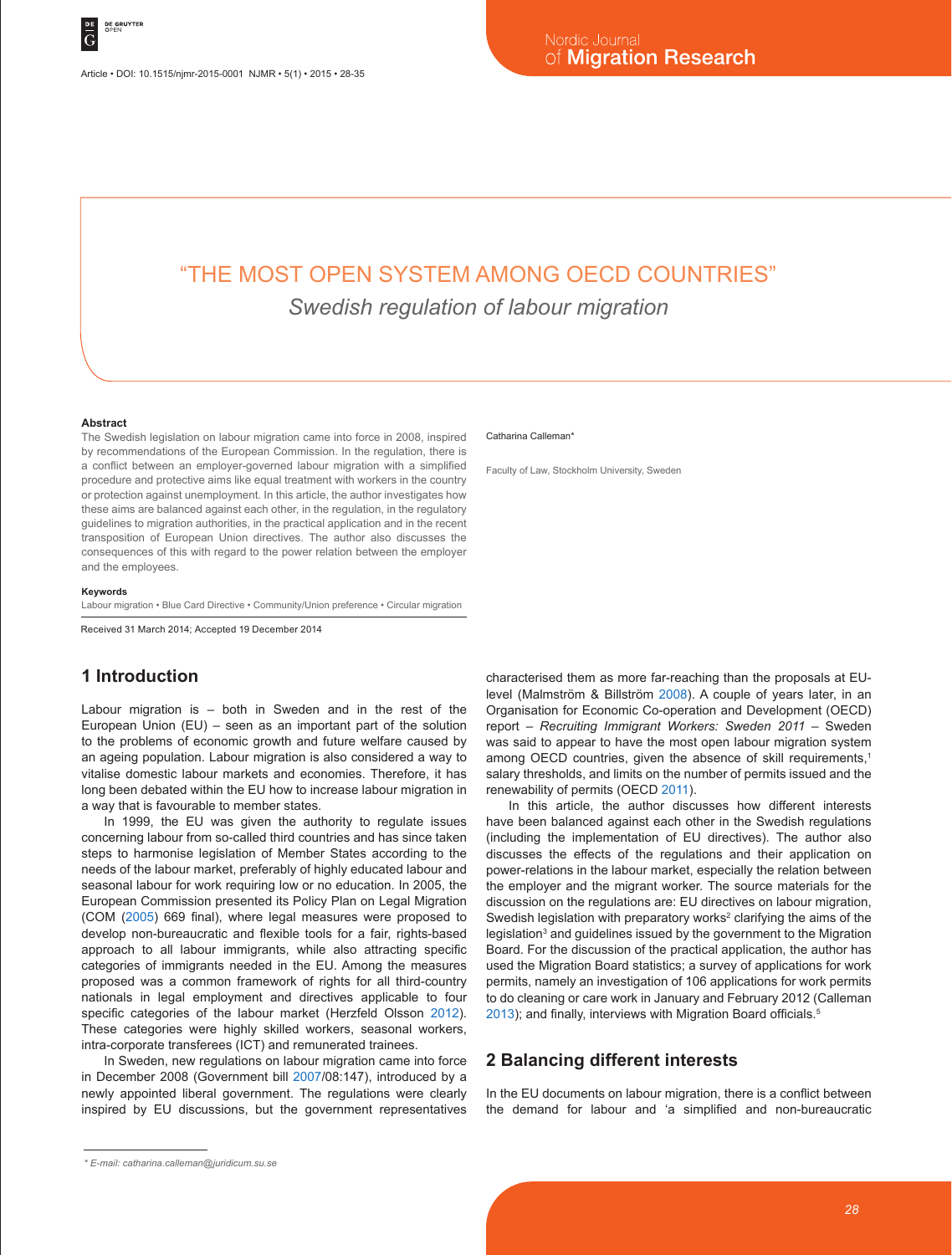procedure' on the one hand and 'a fair rights-based approach to all labour immigrants' (Policy Plan on Legal Migration (COM (2005) 669) on the other. In the Swedish regulation, there is a similar conflict between 'an efficient and flexible system for labour immigration' and a requirement for 'equal treatment with workers already in the country' (Government bill 2007/08:147).

The provisions of the EU directives also balance the demand for labour against strivings to protect the labour markets of the EU or the developing countries outside the EU. The Community/Union preference, which has clarified that EU nationals are always to be prioritised for the jobs within the EU, is a means for protection against unemployment within the EU.6 Certain provisions of the Blue Card Directive aim to protect developing countries against 'brain drain' and 'care drain'. (As the Blue Card Directive targets highly skilled workers by offering benefits in the EU, it also poses a direct risk of causing brain drain and care drain in third countries.)

Further, the EU directives on labour migration express a compromise between the need for labour and harmonisation of EU regulation on the one hand and the sovereignty of Member States, 'the full respect for the competences of Member States, particularly on employment, labour and social matters' (Recital 11 of the Blue Card Directive), on the other hand. Member States are allowed a major degree of discretion in how to implement the directives, which is, of course, of importance for the balancing of interests.

The balancing of aims and interests in the legislation and its application is crucial for the power relations between employers and employees. This refers not only to the material contents of the rules, but also to the mechanisms for enforcing them, the construction of procedures and sanctions, for example the remit of authorities and the possibility to inflict sanctions in cases of breach of the regulation. Not the least, procedural rules may concern the right to appeal a decision by the migration authorities.

In the following, with a focus on how different interests have been balanced, the author will present the Swedish legislation of 2008 and its application, measures taken to counter problems arising from its application, then (briefly) the implementation of EU directives on labour migration that came into force after 2008, challenging some of the characteristics of the Swedish regulation.

### **3 Conditions for labour immigration according to the Swedish legislation of 2008**

According to its preparatory works, the aim of the Swedish legislation on labour migration of 2008 was to ease the recruitment of labour from third countries and improve employers' possibilities of recruiting workers with the appropriate qualifications (Government bill 2007/08:147: 53 and 73). Therefore, the needs of individual employers were to be the basis for the granting of work permits and the state employment agency was no longer to limit labour immigration to certain branches or professions. However, the EU principle of Community/Union preference implying that citizens of member states must be given priority in vacant positions was to be followed (Government bill 2007/08:147: 65).

With regard to the conditions for admission, an applicant for a work permit had previously not been allowed to enter the country until the permit had been granted. This requirement had been introduced in 1967 when the need for labour was diminishing and was then considered a crucial principle to prevent unhealthy competition and social dumping. According to the legislation of 2008, exceptions to this principle could be made if an applicant had visited an employer in Sweden in a branch where there was a shortage of labour and the employer would otherwise be caused trouble (Chapter 5, section 18, paragraph 3 of the Aliens Act). From the list of professions with a great need for more labour, established by the Migration Board (MIGRFS 02/2014), it is clear that shortage of labour is considered to prevail in many professions. Examples are bus drivers, preschool teachers, nurses, taxi drivers and telemarketers.<sup>7</sup>

The Aliens Act states that a work permit is to be granted for the duration of the employment but for a maximum of 2 years. The duration of a permit may be extended, but the total maximum duration is 4 years. For the first 2 years, the permit is to be tied to a certain employer and a certain kind of job, but thereafter only to a certain kind of job (Chapter 6, section 2a of the Aliens Act). If the employment is terminated before the permit expires, the worker's residence permit is to be revoked, unless the worker finds another employment within 3 months (Chapter 7, section 3, item 2 of the Aliens Act).

The regulation contains no skill requirements or salary thresholds. Instead, there is a requirement that wages, insurance and other employment conditions of the migrating workers are to be at the same level with conditions for workers already in the country. It was emphasised in the preparatory works that the regulations on labour migration must obtain legitimacy, and that they were not to be used to displace workers already in the country (Government Official Report 2006:87; Government bill 2007/08:147). A work permit may thus only be granted on the condition that the applicant has been offered an employment that makes it possible for him or her to support themselves<sup>8</sup> and that the wage, insurance and other employment conditions are not worse than according to Swedish collective agreements or customs within the profession or the branch (Chapter 6, section 2, paragraph 1 of the Aliens Act).

The issuing of work permits, including the control of wages, insurances and other employment conditions rests with the Migration Board, but in order to ensure that all employment conditions are in line with local collective agreements, the Migration Board is to provide an opportunity for associations of employers or employees (trade unions) within the field to give their opinions on the working conditions (Chapter 5, section 7a of the Aliens Ordinance).

In the preparatory works, there is an emphasis on the positive effects of employer-governed labour migration. Still, there is very little discussion of the employers themselves, although their industry/ branch and ability to pay salaries is of the greatest importance for the conditions of labour immigration and for equal treatment with workers already in the country. There is no mention in the legislation or its preparatory works of the repute of presumptive employers in terms of taxes paid or the fulfilment of obligations according to collective or other agreements. There is also no discussion on employers' country of residence; are employers supposed to have their residence in Sweden, or might they also reside abroad? (Workers posted to Sweden are obliged to have work permits.) This issue is crucial, as the protection under labour law of workers posted to Sweden by their foreign employers is very weak and not on an equal footing with workers employed in Sweden. For workers *posted* to Sweden, only certain provisions specified in the Posted Workers' act are applicable.<sup>9</sup> Concerning other issues, the legislation of the country where the posted workers are employed is applicable.

Finally, it was not discussed whether employers could only be legal persons or whether they could also be physical persons. This issue is of importance in the light of the increasing need for personal care and service in private homes (e.g. domestic services or personal assistance), and also of importance from a power perspective, as the protection offered by labour law is often weak in employment in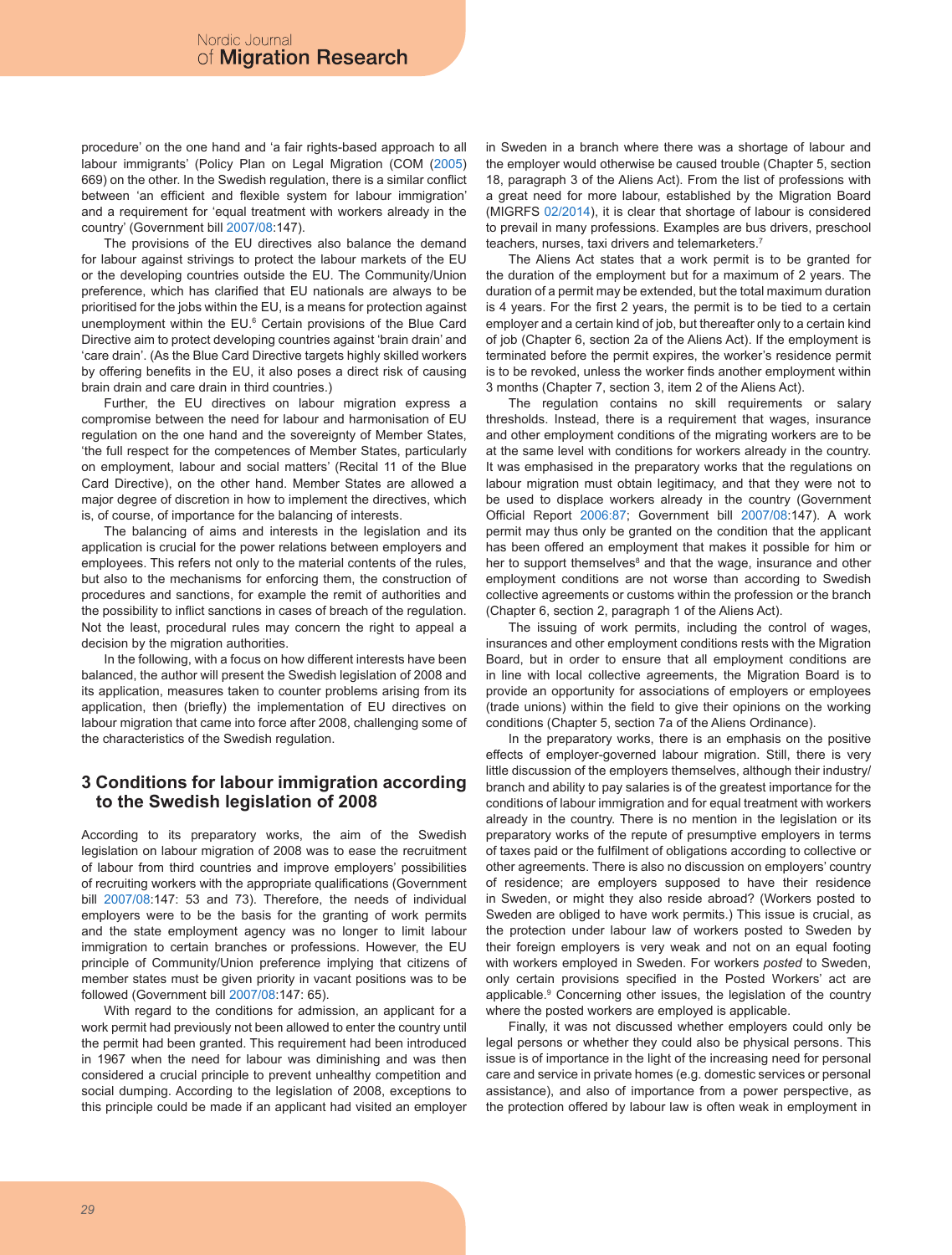private homes. Not the least interesting in this context is the absence of trade unions in most such areas of employment (Calleman 2011).

A conclusion with regard to the balancing of different interests is that the regulation gives room for a flexible system for labour immigration and for employers' possibilities to recruit workers with appropriate qualifications. Another conclusion is that the legislation makes migrating workers markedly dependent on their employers. Employers have been given the right to decide not only whether there is a need for labour from outside the EU and (in some branches) whether the need is so great that an applicant may have their permit granted in Sweden, but also to make the decision concerning any extension in the employment. Considering the weak employment protection prevailing in Sweden, employers also decide whether and when the employment is to be terminated. The obligation to stay with the same employer for the first 2 years is an important element in the power relation, as the ability of migrant workers to change employers is critical to whether or not they can actually enforce their rights (Fudge 2012). This requirement alone implies they are not treated equally with workers in the country.

### **4 A short turnaround time**

As the control of wages, insurances and other employment conditions rests with the Migration Board, their power and activities are crucial to the conditions prevailing in labour migration.

The remit of the Migration Board is defined by government guidelines. In the first regulatory guidelines issued to the Migration Board on the application of the legislation of 2008, a *short turnaround time* was given the highest priority. The turnaround time was to be 'as short as possible with respect to the needs of the applicants and the labour market' (Regulatory Guidelines 2009).

In their report to the government concerning 2009, the Migration Board pointed out that the average turnaround time of applications for work permits had been 29 days (Report 2009). Forty-five per cent of cases had been decided within 3 weeks, 59% within 1 month and 97% within 3 months. In 85% of the cases, the employers themselves had requested the opinion of the local trade unions. In the remaining 15% of the cases, the Migration Board had requested such opinions and the turnaround time had consequently been extended by, on an average, 20 days. Thus, in the report, the opinion of the trade unions was discussed only with reference to how it had affected the turnaround time; there was no mention of the contents of these opinions, or of how these had affected employment conditions.

In its report, the Migration Board emphasised that there were no requirements in the legislation for control that the employers paid taxes or fees or fulfilled obligations according to collective agreements or for control regarding economic resources of the company. The Migration Board also pointed to areas where it considered there was a need for reform. One such issue concerned the lack of provisions concerning persons employed abroad, which had led to problems in the application process. Many of those employed abroad retained their salary from their home country, which was often not at the level of Swedish collective agreements. In such cases, the Board added allowances and other benefits to the salary, whereupon it considered that the applicant had reached the level of collective agreements (Report 2009: 5).

The precedence given to flexibility led to the granting of a large number of applications in a short time. In 2009, 14,481 persons were granted work permits, in 2010 to 13,612 persons and in 2011 to 14,722 persons. In 2010, helpers in agriculture, gardening, forestry and fishing was the largest occupational group with 4,508 persons. After that, followed computing professionals (2208 persons), workers in industrial kitchens and restaurants (1049), helpers in kitchens and restaurants (548), civil engineers, architects (525) and cleaners (487).

To conclude, the government's regulatory guidelines obviously gave precedence to a non-bureaucratic and flexible procedure over employment and working conditions. The lack of control over employers implied high risks for immigrants to be paid less than the promised salary or not being offered a job at all. The conclusion from the statistics is that the majority of labour immigrants are not performing jobs that require high qualifications. This means that recruiting people 'with the appropriate qualifications' (one of the aims of the regulations) seems not to have been the primary goal of the majority of employers.10 It seems more like there is 'a growing demand for those workers who are officially classified as low skilled to perform jobs that are dirty, dangerous and degrading' (Fudge 2014: 2).

#### **5 Reintroducing different treatment of different sectors**

Since the Swedish regulations on labour immigration came into force, its application has received much attention in the public debate. One employers' organisation in particular has been very positive about the regulations, claiming that non-EU immigration is necessary for Swedish business to be successful in the face of ever-increasing international competition (Ekenger 2010). The organisation has presented positive reports from companies that have been able to satisfy their recruitment needs, thanks to the new legislation.

Others have criticised the reported gross abuse of certain labour migrants, for example, foreign berry pickers. It has also been claimed that non-serious entrepreneurs have been selling work permits without offering jobs (Lag&Avtal 2010). The Migration Board has been said to grant work permits where the applicants have only been registered with an employment agency (Larsson 2011).

In March 2011, a parliamentary committee presented a report on circular migration (Government Official Report 2011:28). The committee had been given the task of identifying factors influencing migrants' mobility between Sweden and their countries of origin and, as far as possible, eliminating obstacles to that mobility.

The committee touched on the problems concerning the fact that non-serious and criminal employers were exploiting immigrant workers. Besides the consequences for the workers involved, bad conditions for migrating workers could mean that, in the long run, labour migration to Sweden might lose its attraction. The committee made a series of suggestions for increased control of employers and concluded that the government ought to take steps to address the fact that certain employers did not fulfil the promised employment conditions (Government Official Report 2011:28: 131f.).<sup>11</sup>

Probably as a consequence of this criticism, in its guidelines to the Migration Board of 2011, the government repeated its requirement for a short turnaround time, but it also provided the authority with the task of combating sham employment and abuse of the regulations (Regulatory Guidelines 2011: 4).

In accordance with the above, the Migration Board introduced special requirements for certain categories of employers – first, in the summer 2010, for employers of berry pickers. These requirements meant that employers had to show in advance that they could pay the wages offered. An employer who had earlier employed berry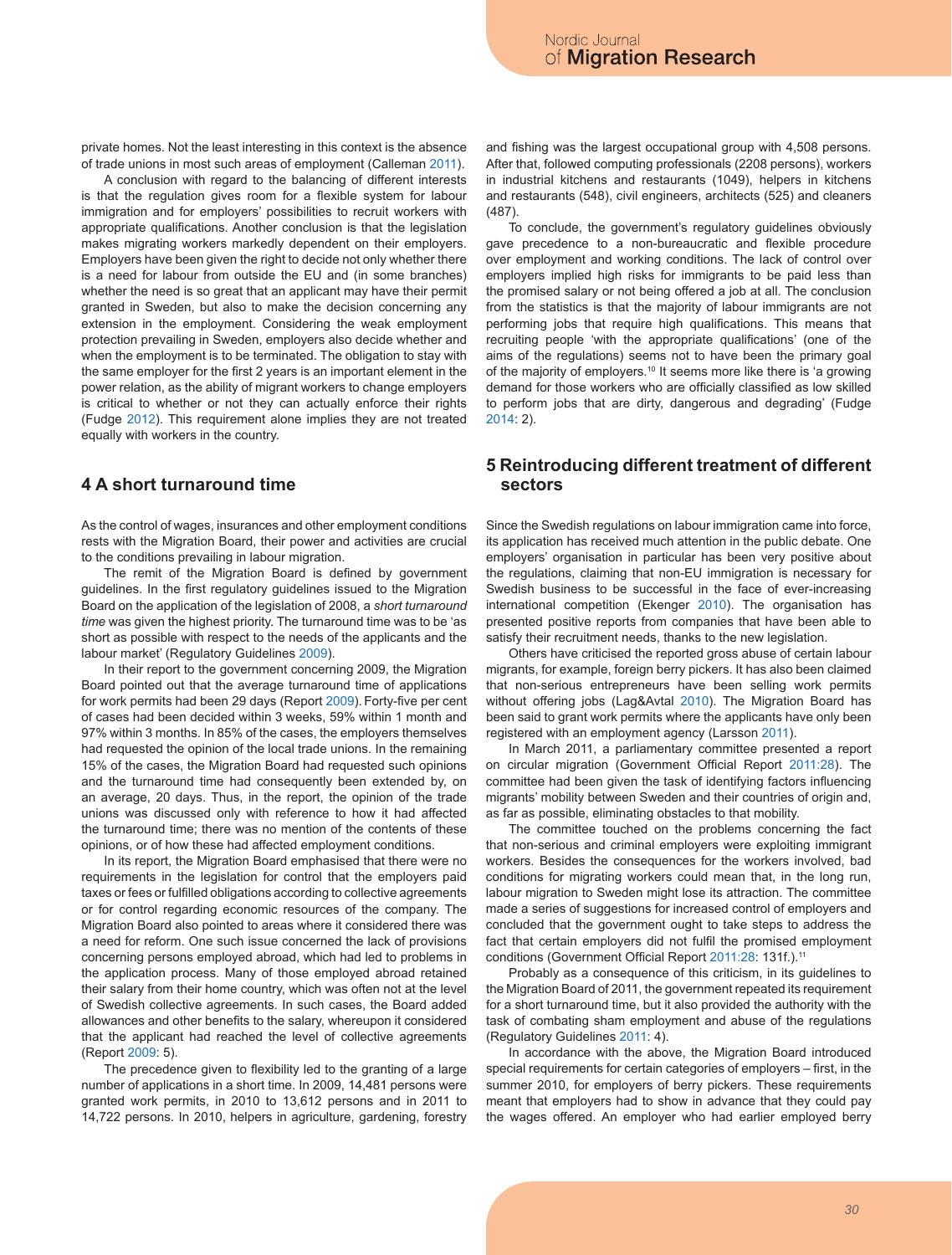pickers had to show that he had then paid the wages the pickers were entitled to. Furthermore, a foreign temporary work agency posting berry pickers to Sweden was obliged to have a branch in the country.<sup>12</sup>

In January 2012, the Migration Board introduced tightened control of certain other businesses 'in order to counter the abuse of people in the Swedish labour market as far as possible and within the framework of current legislation.'13 The tightened control concerned businesses active for less than 1 year and also businesses within certain trades, namely cleaning, hotels and restaurants, construction, retail stores, farming and forestry, auto repair, service and temporary work. In such businesses, employers had to show they could pay the wages offered for at least 3 months. Employers who had earlier employed people from countries outside the EU were obliged to show they had paid payroll taxes. A company registered in a country outside the EU was to have a branch in Sweden accountable for employment conditions.14 As this control concerned certain branches, dissimilar treatment of different sectors and state limitation of immigration was to a certain degree reintroduced.

Thus, the activities of the Migration Board gave precedence to safeguarding minimum employment conditions over employers' needs for flexible recruitment of labour from third countries, implying a shift in the balancing of interests in the application of the regulation. This shift may have improved the conditions for immigrants that were allowed into the country but to others, it meant they were not granted a work permit. The tightened control resulted in a decrease in the number of permits granted in the areas subject to control. For example, the number of 'helpers and cleaners' decreased from 798 in 2011 to 553 in 2012, and the number of workers in 'housekeeping and restaurants' decreased from 1,323 in 2011 to 861 in 2012. The total number of work permits granted decreased from 16,543 permits in 2012 to 15,357 permits in 2013.

# **6 Countering the risk for unemployment**

The *practical application* of the legislation has important implications for the balancing of different interests.<sup>15</sup> This refers, for example, to balancing the aim of preventing unemployment to other interests. In the preparatory works, it was emphasised that the risk for increasing unemployment would be countered both by the Community/Union preference and by the requirement for employment conditions on a par with Swedish collective agreements.

Concerning the Community/Union preference, interviews with officials showed that the Migration Board requires that the employment offered be advertised for 10 days throughout the EU via the state employment agency and the Eures. There is, however, no requirement that a person in Sweden or the rest of the EU responding to the advertisement must be contacted or interviewed. If a person within the EU applies for the job and the employer prefers a person from a country outside the EU, the employer is free to choose the latter (Interview, Migration Board 2012). This means that there is no substance given to the concept of Community/Union preference.

Concerning employment conditions, the provisions of the Aliens Act specify that the salary, insurance and other employment conditions of migrating workers are to be not worse than conditions following from Swedish collective agreements or customs in the branch. However, these provisions, in fact, cover only *the offers of employment* submitted by the employer to the Migration Board and there are no requirements posed on the *actual employment*  *conditions*: The regulations have no requirement for a binding offer of employment. This means that an employer may offer certain conditions in the application process, but later write something else in the employment contract or pay another wage. This, in turn, creates a risk for dumping of employment conditions.

In the case of an application for *extension* of a work permit, however, the Migration Board does control the employment conditions; if the employment conditions up until the application for extension have not been in accordance with collective agreements, the work permit will not be extended. The control by the Migration Board of *actual* conditions amounts to a control in retrospect, meaning that immigrants might lose their permit if their wages have been too low.

To conclude, the practical application of the regulation on labour immigration has given precedence to a flexible recruitment without actually considering the risks for unemployment in Sweden or the EU and without considering actual employment conditions. The requirement for *formal* equality with workers already in Sweden seems to have given legitimacy to the regulations, while the delivery of *actual* equality has been given very low priority.

#### **7 The trade unions – safeguarding equal treatment?**

The trade unions in Sweden have lost some of their power and influence and the relationship between trade unions and employers has changed. Between 2006 and 2008, the share of organised workers in Sweden decreased from 77% to 71%, and simultaneously, the level of organisation among *employers* increased. The general decline in unionisation was to a large extent created by an abolishment in 2008 of state financing of unemployment benefits (Kjellberg 2009).

As previously mentioned, the trade unions are to be consulted by the employer or the Migration Board concerning the employment conditions. In the cases covered by the empirical survey of applications, all applications had been commented on by a trade union and, according to the officials of the Migration Board, they very rarely decide on a work permit without consulting the trade union. However, the comments of the unions only concern *the offer* of employment and their task is limited to deciding whether the wages, other employment conditions and insurance are in line with collective agreements (Chapter 5, section 7a of the Aliens Ordinance). The empirical survey showed other points of view that the trade unions might have, for example, that there is a risk of increasing unemployment within a branch or area or that the employer in question has recently dismissed personnel due to reduced business, are not considered relevant. Likewise, if the trade union has opposed granting a permit because the employer lacks a collective agreement (which means there is no way for the trade union to control wages in the future), the applicant will still be granted a work permit if the conditions offered are not worse than the collective agreement of the branch.

To conclude, the trade unions have only limited influence over formal employment conditions and have very little say about the risks in general for immigrant workers accepting an employment offer. The primary purpose of the government involving trade unions in the process seems to be to give *legitimacy* to the decisions. Thus, the involvement of the trade unions does not alter the fact that flexibility in recruitment is given precedence to equality with workers in Sweden.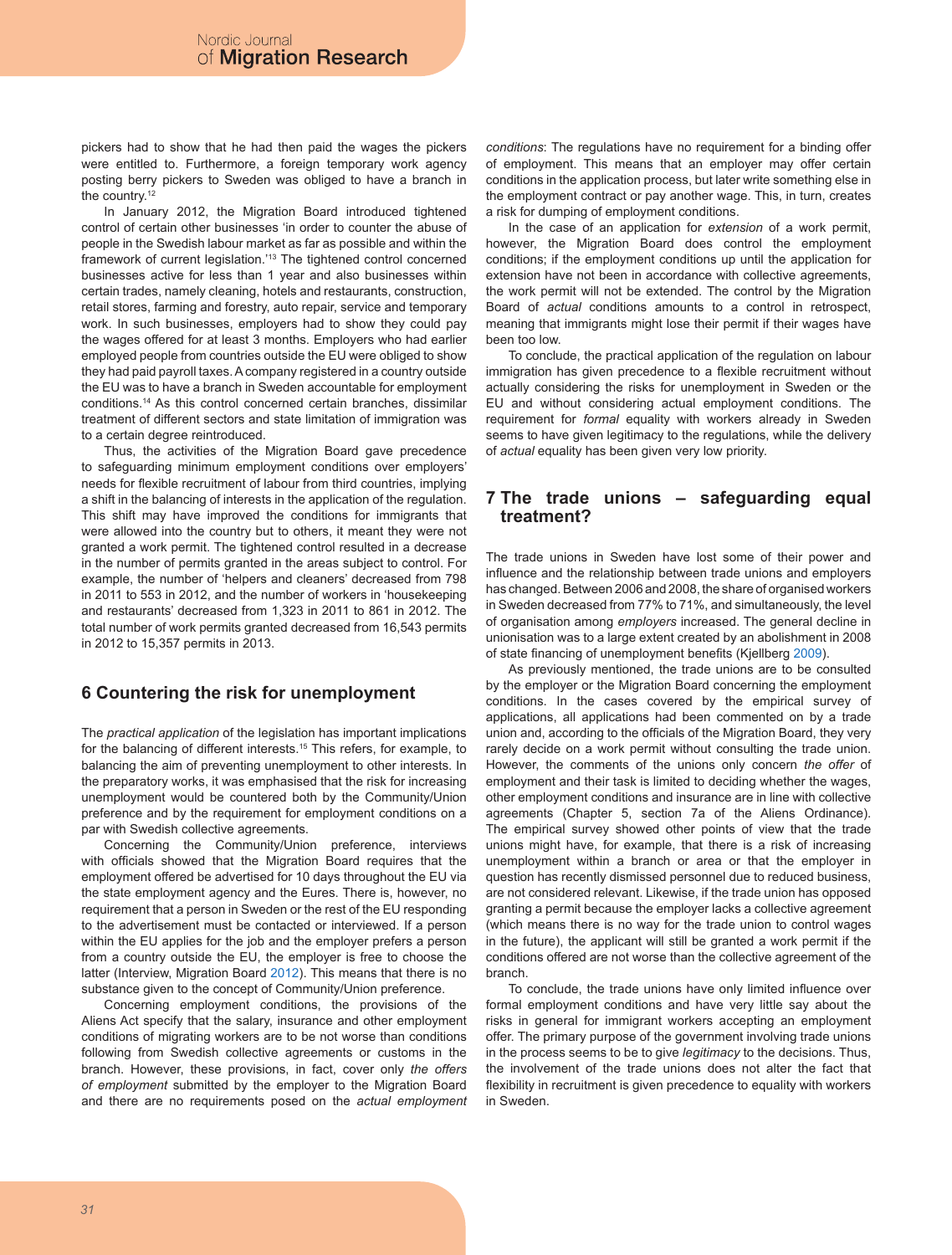# **8 The implementation of EU regulation concerning labour migration16**

The discussions on EU level referred to in the first section of this article, have step by step led to regulation in directives. These directives pose a challenge to the Swedish legislation as they treat labour immigrants in different sectors differently and contain more specific entitlements for immigrant workers. On the other hand, they also allow Member States a major degree of discretion in how to implement the provisions.

#### *8.1 The Blue Card Directive*

In May 2009, the Council Directive 2009/50/EC on the conditions of entry and residence of third-country nationals for the purposes of *highly qualified employment*, the so-called Blue Card Directive, came into force. The aim of the directive was to attract highly qualified workers from countries outside the EU to contribute to the Lisbon European Council objective of becoming 'the most competitive and dynamic knowledge-based economy in the world' (Recital 3).

According to the directive, an applicant for a blue card is to present, among others, a valid work contract or a binding job offer for highly qualified employment of at least 1 year in the Member State concerned (Article 5.1). The gross annual salary is to be at least 1.5 times the average gross annual salary in that Member State, but in certain professions that are in particular need of third-country national workers, the salary threshold is allowed to be at least 1.2 times the average annual salary (Articles 5.3 and 5.5). For the first 2 years of legal employment, access to the labour market for a blue card holder is to be restricted to employment that meets the requirements for entry, but after this, Member States may grant the persons concerned equal treatment with nationals regarding access to highly qualified employment (Article 12.1). EU blue card holders are to enjoy equal treatment with nationals regarding working conditions (Article 14). Favourable conditions for family reunification are also provided. After 18 months of legal residence in the first Member State, the person concerned and family members are allowed to move to another Member State for the purpose of highly qualified employment (Article 18.1).

The Blue Card Directive fully respects the competences of Member States, particularly on employment, labour and social matters (Recital 11) and the Member States have the right to determine *the volumes* of admission of third-country nationals for the purposes of highly qualified employment (Article 6.6). Certain measures have been taken in order to protect the labour markets of the EU or developing countries. According to Article 12.5, the *principle of Community preference* is to be observed with regard to access to the EU labour market and Member States are given the option to reject an application for an EU blue card in order to *ensure ethical recruitment* in sectors suffering from a lack of qualified workers in the countries of origin (Article 8.4).

With regard to safeguarding legal employment as well as employment conditions, Member States are given the option to *reject an application* for an EU blue card if the employer has been sanctioned for undeclared work and/or illegal employment (Article 8.5). An important procedural safeguard is that any decision rejecting an application for an EU blue card or a decision not to renew or withdraw an EU blue card shall be *open to legal challenge* in the Member State concerned (Article 11.3).

The Blue Card Directive was to be implemented by the Member States in June 2011 and was implemented in Sweden on 1 August, 2013 (Government bill 2012/13:148). The provisions of the Blue Card Directive, for example, concerning the criteria for admission, procedure, labour market access and equal treatment, were afforded a special chapter in the Aliens Act, Section 6a. The implementation implied crucial changes in the legislation having, as a consequence, diversified treatment of different groups.

EU blue card holders were guaranteed the salaries according to the directive, but the Swedish legislation still did not contain any requirements for a binding employment contract or controls of the actual payment. With regard to the directive's requirement for a 'valid work contract or as provided for in national law, a binding job offer for highly qualified employment,…' (Article 5.1 a), the government, however, assessed that the Swedish regulation did correspond to the requirements of the directive (Government bill 2012/13:148: 47).

The government decided not to use the option to grant the blue card holder equal treatment with nationals regarding access to highly qualified employment after the first 2 years of employment in Sweden. Instead, the blue card – like the national work permits – was to be tied to a certain kind of work and a change in occupation would require a new application. This was considered not to diminish the mobility of the worker or the employers' possibilities to make use of their qualifications (Government bill 2012/13:148: 75f.)

The government also decided not to use the option provided for in Article 8.5 to reject an application for a blue card if the employer had been sanctioned for undeclared work and/or illegal employment (Government bill 2012/13:148: 59 and 61). The definitions of undeclared work and illegal employment were considered unclear and very wide. As there were no regulations on rejection of an application in such cases in the legislation of 2008, it was considered inappropriate to introduce this possibility with regard to blue card holders.

With regard to the protection of domestic or EU labour markets, the government simply referred to the requirement for *Union preference* in existing legislation and stated that the same was to apply to applications for EU blue cards (Government bill 2012/13:148: 57).

Further, the government decided not to use the option to reject an application for an EU blue card in order to *ensure ethical recruitment* in the countries of origin, as 'there was no reason to believe' that the Blue Card Directive would imply increased recruitment of labour in sectors where there was a lack of qualified labour in the countries of origin (Government bill 2012/13:148: 58f.).17

The implementation of the directive had the important consequence for Swedish law that all decisions on work permits could hereafter be appealed. Before the implementation, decisions on work permits by Swedish authorities could only be challenged legally on certain strictly limited conditions, but – as previously mentioned – the directive requires that decisions concerning an application for an EU blue card shall be open to legal challenge in the Member State concerned. This Article concerns only blue card holders but the Swedish government considered that the right to appeal a decision on a work permit should be granted to all labour immigrants, in accordance with existing regulation on labour immigration where the same procedures and the same rights apply to all applicants regardless of their education and salary (Government bill 2012/13:148: 89).<sup>18</sup>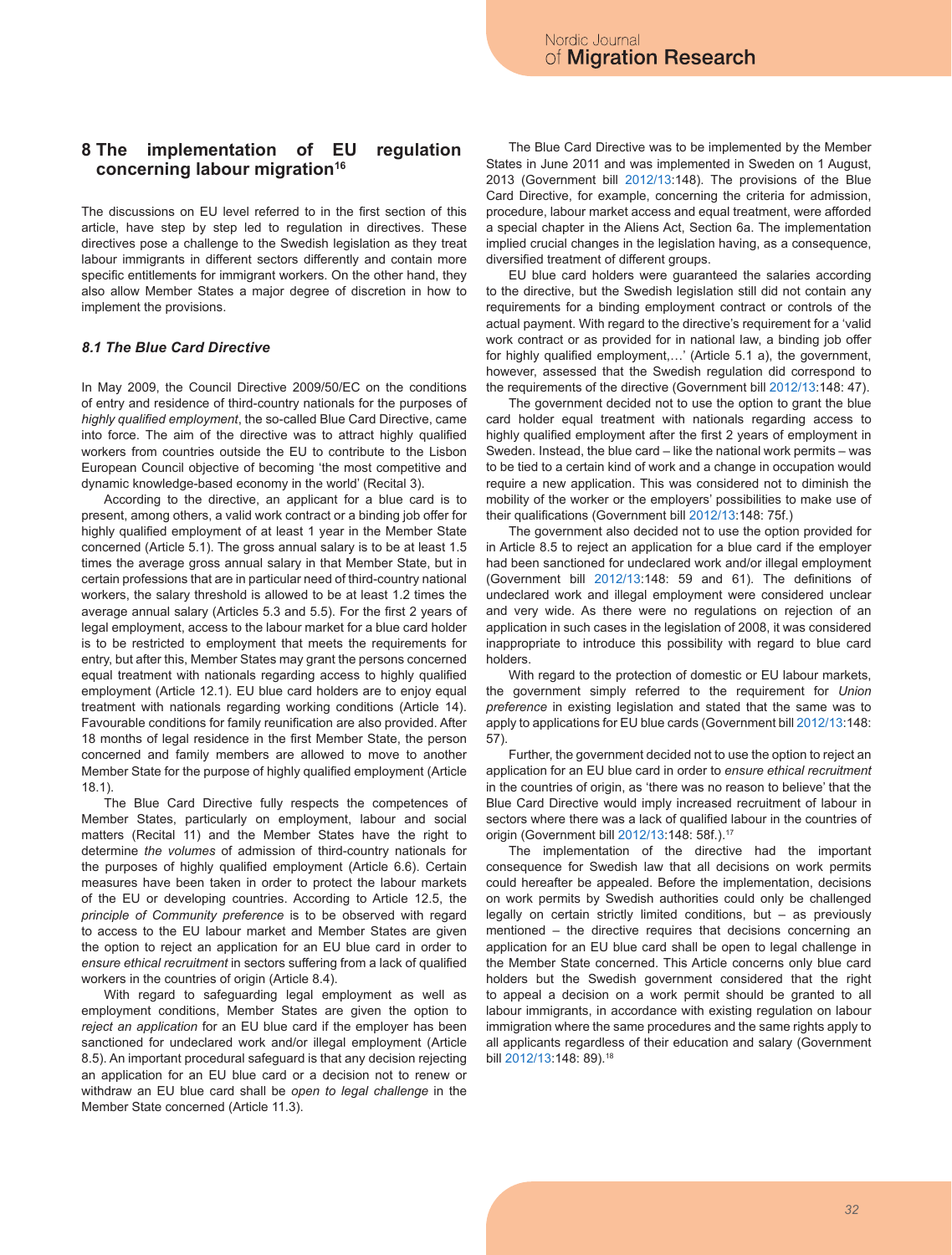#### *8.2 The Seasonal Workers Directive*

In February 2014, the Directive 2014/36/EU on the conditions of entry and stay of third-country nationals for the purpose of employment as seasonal workers (the Seasonal Workers Directive), was adopted, laying down a set of EU rules mainly addressing low-skilled migrants and covering stays between 5 and 9 months. The aim of the directive was to ensure decent working and living conditions for seasonal workers and to prevent overstaying or temporary stay from becoming permanent (Recital 7).

Very briefly, according to the Seasonal Workers Directive, a requirement for admission to seasonal work is a valid work contract or a binding offer to work as a seasonal worker, including the place and type of the work, the duration of employment, the remuneration, the working hours per week or month and the amount of any paid leave (Article 5.1). Member States shall require that these conditions comply with applicable law, collective agreements and/or practice (Article 5.2). Seasonal workers shall be entitled to equal treatment with nationals of the host Member State at least with regard to working conditions, including pay and dismissal, working hours, leave and holidays, freedom of association and the right to strike (Article 23). Member States may, however, restrict equal treatment by excluding family benefits and unemployment benefits (Article 23) and shall require that the seasonal worker will have sufficient resources to maintain himself/herself without having recourse to the social-assistance system of the Member States (Article 6.3).

Within the maximum period accepted, Member States shall allow seasonal workers *one extension of their stay to be employed with a different employer* (Article 15.3). Although this possibility is conditioned, it is important, as the ability of migrant workers to change employers is often critical to whether or not they can actually enforce their rights. Member States shall provide for *effective, proportionate and dissuasive sanctions* against employers who have not fulfilled their obligations under the directive and, in certain cases, the employer shall be liable to pay compensation to the seasonal worker in accordance with procedures under national law (Article 17). Member States shall also ensure that there are effective mechanisms through which seasonal workers may lodge complaints against their employers (Article 25.1). As in the Blue Card Directive, decisions concerning an application shall be open to a legal challenge in the Member State concerned (Article 13.3).

The directive is to be implemented by Member States by September 2016 and seems to make necessary certain changes in the Swedish legislation. The directive differs from the Swedish regulation, for example, in the requirement for a maximum stay of 9 months in a period of 12 months and in giving the workers (on certain conditions) the right to change employers. It also differs in the requirement that the application be accompanied by a valid work contract or a binding job offer and the requirement for effective, proportionate and dissuasive sanctions against employers in the event of breaches of their obligations, including the liability to pay compensation to seasonal workers. It may also be questioned whether in Sweden, in workplaces without trade union representation, there are effective mechanisms through which seasonal workers may lodge complaints against their employers. Finally, it might imply abolition of special provisions on work permits for international exchange (Chapter 6, section 2, paragraph 2 of the Aliens Act), which have previously been used for seasonal work (primarily performed by workers from the Baltic States) but has lost most of its significance since Sweden entered the EU.

#### *8.3 The directive on intra-corporate transfers*

The Directive 2014/66/EU on the conditions of entry and residence of third-country nationals in the framework of an intra-corporate transfer (The ICT directive) came into force on 28 May 2014 and shall be transposed by Member States by 29 November 2016.

The directive aims to facilitate mobility of ICT within the Union and reduce the administrative burden associated with work assignments in several Member States (Recital 25). Their stay is intended to be temporary: The maximum duration of the ICT shall be 3 years for managers and specialists and 1 year for trainee employees (Article  $12)$ 

In order to avoid their exploitation and distortion of competition, the directive lays down a common set of rights for ICT when working in the EU. Member States shall require that all conditions *other than remuneration* in regulations applicable to *posted workers* in the relevant occupational branches are met during transfer (Article 5.4 a). As regards the *remuneration* granted to the third-country nationals, it is to be not less favourable than the remuneration granted to nationals of the Member State occupying comparable positions in accordance with applicable laws or collective agreements or practices (Article 5.4 b).

In the directive, the entitlements of third-country transferees are established both in relation to nationals of the Member State in question and to workers posted by enterprises within the EU. The regulation is complicated and it is difficult to foresee the outcome of the transposition of the directive to Swedish law. The Swedish regulation builds on the idea of equal treatment of labour immigrants with people working in Sweden with regard to employment conditions. The ICT directive, however, states that *undertakings* established in a third country should not be given any more favourable treatment than undertakings established in a Member State (Recital 37), (meaning no more favourable treatment than according to the posted workers directive). This might mean that the transposition of the ICT directive to Swedish law will imply a worsening of the conditions of ICT from third countries. As has been hinted above (section 4), in the practical application of the Swedish regulation, the conditions of transferees have, however, sometimes already been worse than those of their equivalents in Sweden.

#### **9 Increasing state control**

Recently, in August 2014, new regulation aiming to detect and stop abuse of the Swedish legislation on labour immigration came into force (Government bill 2013/14:227). This regulation mainly implies controls in retrospect of employment conditions and access for the Migration Board to documents of other authorities. It also implies that employers of labour immigrants are liable on their honour, at the Migration Board's request, to provide written information on the conditions applying to the position. As the employer provides information on their honour, inaccurate information may lead to a fine or imprisonment.

If employment has not commenced within 4 months or if the employment conditions are not met, the residence and work permit shall be revoked (Chapter 7 section 7e of the Aliens Act). If employment is terminated after the Migration Board has started looking into a revocation of the permit, the employee must find a new job within 4 months in order to be allowed to keep her or his residence permit.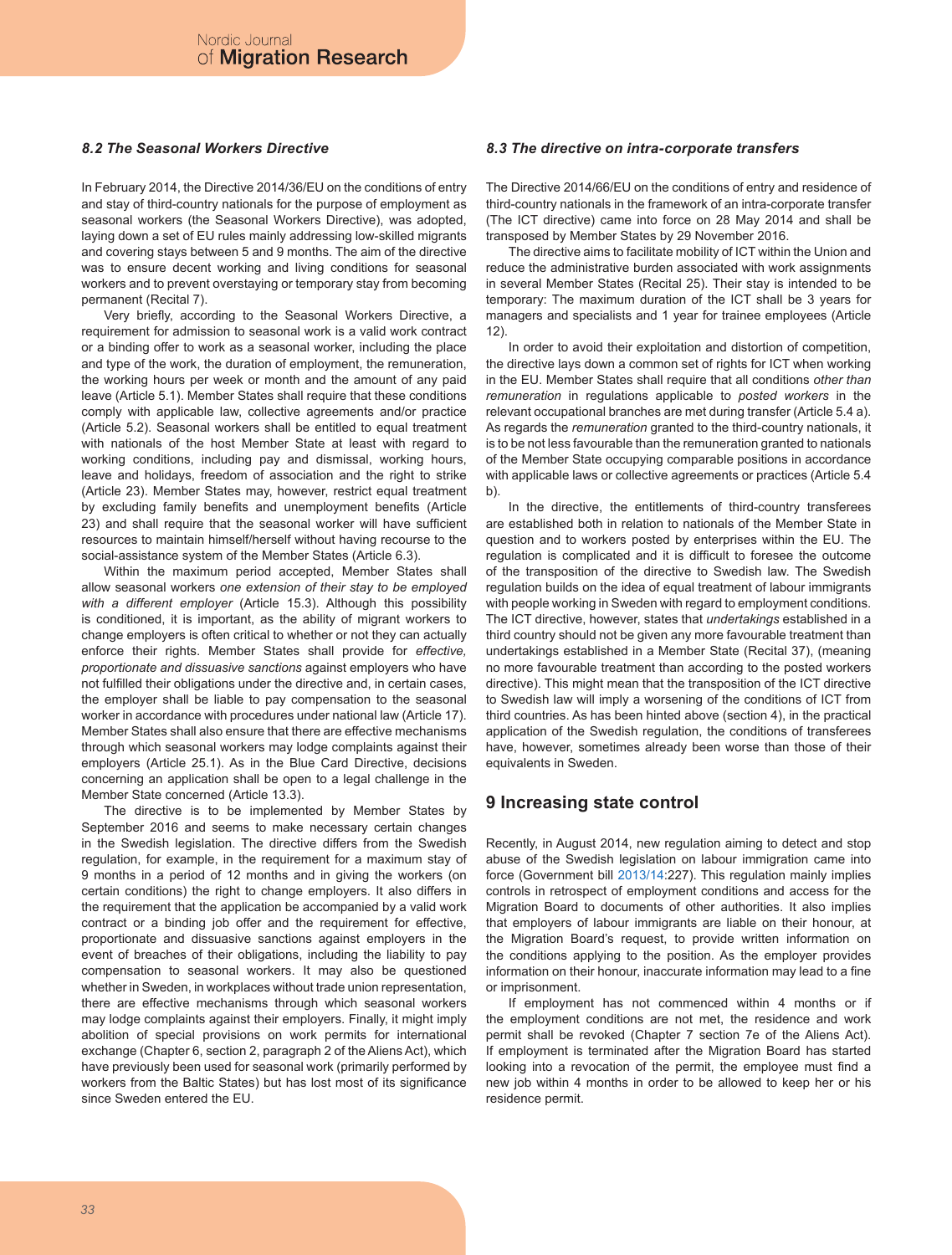This means that, so far, efforts of the government to strengthen the regulations merely imply a control in retrospect and has not addressed the problems of non-binding offers of employment or the lack of sanctions against employers who are breaking the rules. The consequence is that the persons primarily punished are the migrant workers who risk losing their work and residence permits in cases of control. Thus, the new regulation does not affect the balance of interests or the power relation between employer and employee.

# **10 Conclusions**

The Swedish regulation on labour migration of 2008 differs from the regulations in many other countries and – given the absence of skill requirements, salary thresholds, limits on the number of permits issued and the renewability of permits – it has been said to have the most open labour migration system among OECD countries. In this article, the author has discussed how different interests, mainly the need for labour from countries outside the EU and a flexible and non-bureaucratic recruitment of labour on the one hand and equal employment conditions and the protection of labour markets on the other, have been balanced against each other in the Swedish regulations (including the implementation of EU directives). The author also discusses the effects of the regulations and their application on power relations between employer and employee.

With regard to the balancing of interests, the legislation and its application has given precedence to a flexible system for labour immigration and to employers' possibilities to recruit whom they might want over equal treatment with workers in the country. In practice, the Union preference has no impact on the employers' possibilities to recruit from third countries, there are no skill requirements and the regulatory guidelines from the government give precedence to a short turnaround time. At the same time, the regulation tends to make migrating workers markedly dependent on their employers: Employers have been given the right to decide not only whether there is a need for labour from outside the EU and (in some sectors) whether the need is so great that an applicant is to be allowed to have his permit granted in Sweden, but also to make the decision concerning any extension in the employment.

Further, as there is no requirement for a *binding* offer of employment or employment contract to be included in the application for a work permit, the employers are, to a large extent, free to set the wages they wish once the worker has entered the country. As there is no minimum wage legislation in Sweden, in workplaces without collective agreement, only negotiations and the power relation between employer and employee determine the wages.

In trades where the level of organisation is low and in workplaces where there is no union representative (which is often the case where labour immigrants work), the union has very little influence on employment or other conditions. An employer with no collective agreement, who pays less to the immigrant than to other workers, or offers few working hours, does not risk anything. However, migrant workers who complain about employment conditions or turn to the union for support, risk being dismissed and maybe, as a consequence of the dismissal, lose their work and residence permits.

With regard to the effects on the labour market and unemployment, this has, in practice, been ignored. So far, the effects on unemployment may be negligible (as labour immigration is still relatively limited in numbers), but in the long run, increased unemployment and a downward pressure on wages could be the result.

The implementation of EU directives on labour migration will mean different regulations for different sectors of the labour market. As regards the Blue Card Directive, the government has been reluctant, where there was an option, to introduce some of the privileges or protection for highly qualified workers, arguing that the regulation was to be equal to the regulation for other workers. With regard to the protection of labour markets, the government did not use the option to protect developing countries against 'brain drain' and 'care drain'. The implementation of the Blue Card Directive, however, had the important effect of making decisions in Sweden on work permits open to legal challenge.

**Catharina Calleman** is professor of labour law at the Stockholm University, Sweden. She has published extensively on employment protection, discrimination and gender perspectives on labour law. Her recent research themes have been *Limits of Labour Law* and *A twilight zone between public and private* concerning care work in the homes of the users. An ongoing project, *Need for labour*, *dependence and equal treatment*, concerns labour migration to Sweden.

### **Notes**

- 1. According to Fudge (2012) almost all countries use immigration law to create a variety of different migration statuses, some of which are highly precarious, which in turn generate a differentiated supply of labour that, together with migratory processes, produces precarious workers and precarious employment norms.
- 2. Chapter 6 of the Aliens Act, Chapter 5 of the Aliens Ordinance, Government Official Report 2006:87 and Government bill 2007/08:147.
- 3. In Sweden, preparatory works are used by the legislator to explain in depth the goals of a piece of legislation and may be used by courts to state the reasons for their decisions.
- 4. Interviews with Susan Lindh and Liselott Augustsson Salomon, officials of the Swedish Migration Board (13 June 2012).
- 5. According to a Council Resolution of 20 June 1994 on limitations on the admission of third country nationals to the territory of the member states for employment (OJ C 274).
- 6. The total number of such applications in 2014 was, however, only 1066, out of which half came from people categorised by the Migration Board as 'specialists' and the other half from those with unskilled jobs.
- 7. In practice, minimum 13,000 SEK, (implying they will not be eligible to seek social assistance in Sweden).
- 8. The Posted Workers' Act (1999:678) is an implementation of the Directive 96/71/EC concerning the posting of workers in the framework of the provision of services.
- 9. Interviews with employers in the domestic work and care work sector showed that they were looking, for example, for people who were hard working and did not report sick, who spoke the same language as the employer and the rest of the staff or who were of the same origin as the person with need for personal assistance.
- 10. Politicians and trade unions have also made suggestions for reform. The most elaborate are proposals made by the TCO (The Swedish Confederation for Professional Employees) (Memorandum TCO 2012). These proposals include: Control beforehand of the presumptive employer's repute, control of the employer's payment of taxes and debts, a control in retrospect